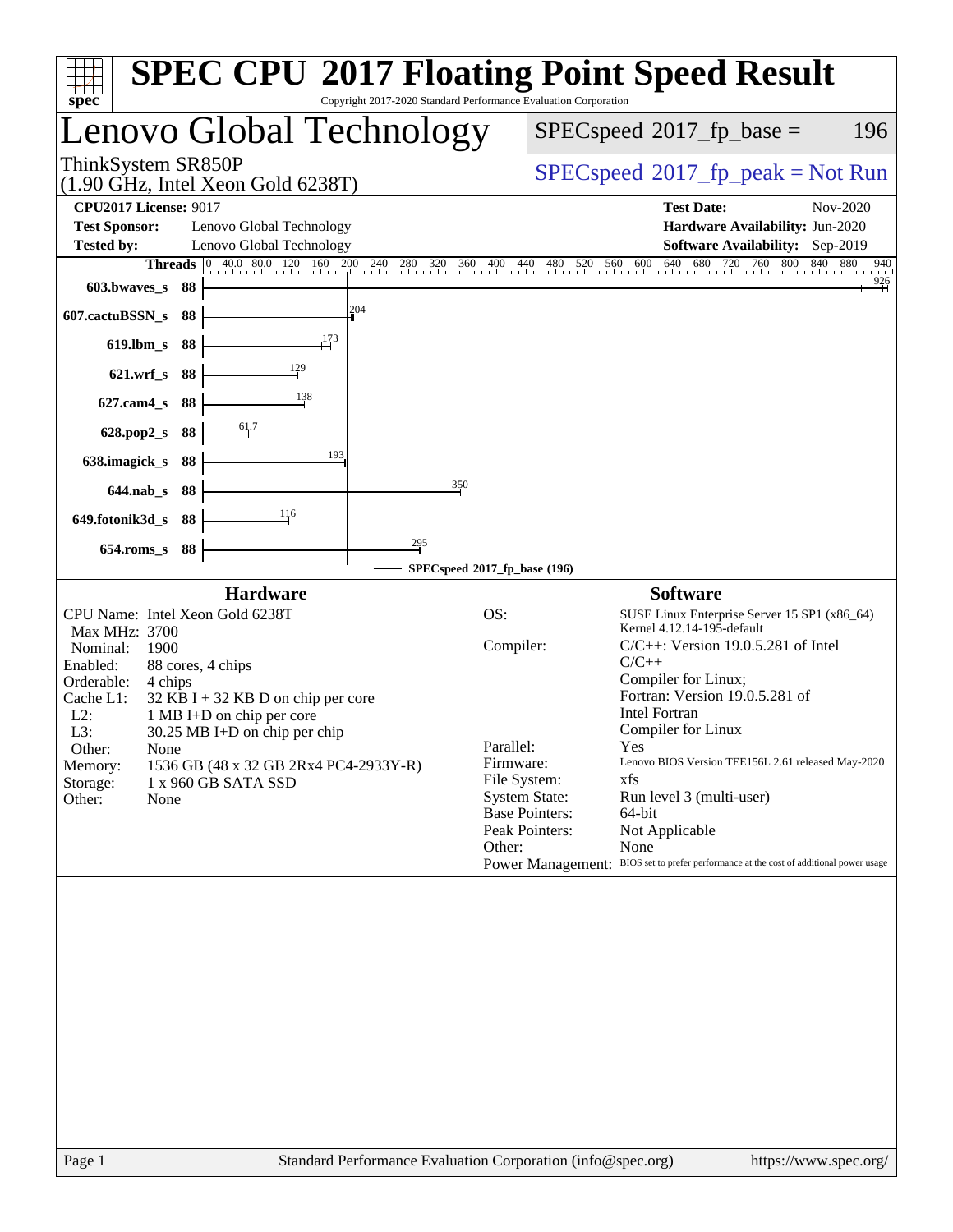

# **[SPEC CPU](http://www.spec.org/auto/cpu2017/Docs/result-fields.html#SPECCPU2017FloatingPointSpeedResult)[2017 Floating Point Speed Result](http://www.spec.org/auto/cpu2017/Docs/result-fields.html#SPECCPU2017FloatingPointSpeedResult)**

Copyright 2017-2020 Standard Performance Evaluation Corporation

# Lenovo Global Technology

(1.90 GHz, Intel Xeon Gold 6238T)

 $SPECspeed^{\circledcirc}2017_fp\_base = 196$  $SPECspeed^{\circledcirc}2017_fp\_base = 196$ 

ThinkSystem SR850P<br>(1.00 GHz, Intel Year Gold 6238T) [SPECspeed](http://www.spec.org/auto/cpu2017/Docs/result-fields.html#SPECspeed2017fppeak)®[2017\\_fp\\_peak = N](http://www.spec.org/auto/cpu2017/Docs/result-fields.html#SPECspeed2017fppeak)ot Run

**[Test Sponsor:](http://www.spec.org/auto/cpu2017/Docs/result-fields.html#TestSponsor)** Lenovo Global Technology **[Hardware Availability:](http://www.spec.org/auto/cpu2017/Docs/result-fields.html#HardwareAvailability)** Jun-2020 **[Tested by:](http://www.spec.org/auto/cpu2017/Docs/result-fields.html#Testedby)** Lenovo Global Technology **[Software Availability:](http://www.spec.org/auto/cpu2017/Docs/result-fields.html#SoftwareAvailability)** Sep-2019

**[CPU2017 License:](http://www.spec.org/auto/cpu2017/Docs/result-fields.html#CPU2017License)** 9017 **[Test Date:](http://www.spec.org/auto/cpu2017/Docs/result-fields.html#TestDate)** Nov-2020

#### **[Results Table](http://www.spec.org/auto/cpu2017/Docs/result-fields.html#ResultsTable)**

|                                    | <b>Base</b>    |                |       |                |       |                | <b>Peak</b> |                |                |              |                |              |                |              |
|------------------------------------|----------------|----------------|-------|----------------|-------|----------------|-------------|----------------|----------------|--------------|----------------|--------------|----------------|--------------|
| <b>Benchmark</b>                   | <b>Threads</b> | <b>Seconds</b> | Ratio | <b>Seconds</b> | Ratio | <b>Seconds</b> | Ratio       | <b>Threads</b> | <b>Seconds</b> | <b>Ratio</b> | <b>Seconds</b> | <b>Ratio</b> | <b>Seconds</b> | <b>Ratio</b> |
| $603.bwaves$ s                     | 88             | 63.2           | 933   | 63.7           | 926   | 65.8           | 897         |                |                |              |                |              |                |              |
| 607.cactuBSSN s                    | 88             | 81.6           | 204   | 81.5           | 205   | 82.7           | 202         |                |                |              |                |              |                |              |
| $619.1$ bm s                       | 88             | 32.4           | 161   | 30.2           | 173   | 30.2           | 173         |                |                |              |                |              |                |              |
| $621$ .wrf s                       | 88             | 103            | 129   | 103            | 129   | 104            | 128         |                |                |              |                |              |                |              |
| $627$ .cam4 s                      | 88             | 64.4           | 138   | 64.1           | 138   | 64.2           | 138         |                |                |              |                |              |                |              |
| $628.pop2_s$                       | 88             | <u> 193</u>    | 61.7  | 193            | 61.6  | 192            | 61.8        |                |                |              |                |              |                |              |
| 638.imagick_s                      | 88             | 74.4           | 194   | 75.1           | 192   | 74.7           | 193         |                |                |              |                |              |                |              |
| $644$ .nab s                       | 88             | 49.9           | 350   | 49.9           | 350   | <u>49.9</u>    | 350         |                |                |              |                |              |                |              |
| 649.fotonik3d s                    | 88             | 78.6           | 116   | 78.8           | 116   | 78.8           | 116         |                |                |              |                |              |                |              |
| $654$ .roms s                      | 88             | 53.2           | 296   | 53.4           | 295   | 53.4           | 295         |                |                |              |                |              |                |              |
| $SPECspeed*2017_fp\_base =$<br>196 |                |                |       |                |       |                |             |                |                |              |                |              |                |              |
| $SPECspeed^{\circ}2017$ fp peak =  | <b>Not Run</b> |                |       |                |       |                |             |                |                |              |                |              |                |              |

Results appear in the [order in which they were run.](http://www.spec.org/auto/cpu2017/Docs/result-fields.html#RunOrder) Bold underlined text [indicates a median measurement](http://www.spec.org/auto/cpu2017/Docs/result-fields.html#Median).

#### **[Operating System Notes](http://www.spec.org/auto/cpu2017/Docs/result-fields.html#OperatingSystemNotes)**

Stack size set to unlimited using "ulimit -s unlimited"

#### **[Environment Variables Notes](http://www.spec.org/auto/cpu2017/Docs/result-fields.html#EnvironmentVariablesNotes)**

Environment variables set by runcpu before the start of the run: KMP\_AFFINITY = "granularity=fine,compact" LD\_LIBRARY\_PATH = "/home/cpu2017-1.1.0-ic19.0u5-2/lib/intel64" OMP\_STACKSIZE = "192M"

#### **[General Notes](http://www.spec.org/auto/cpu2017/Docs/result-fields.html#GeneralNotes)**

 Binaries compiled on a system with 1x Intel Core i9-9900K CPU + 64GB RAM memory using Redhat Enterprise Linux 8.0 Transparent Huge Pages enabled by default Prior to runcpu invocation Filesystem page cache synced and cleared with: sync; echo 3> /proc/sys/vm/drop\_caches NA: The test sponsor attests, as of date of publication, that CVE-2017-5754 (Meltdown) is mitigated in the system as tested and documented. Yes: The test sponsor attests, as of date of publication, that CVE-2017-5753 (Spectre variant 1) is mitigated in the system as tested and documented. Yes: The test sponsor attests, as of date of publication, that CVE-2017-5715 (Spectre variant 2) is mitigated in the system as tested and documented.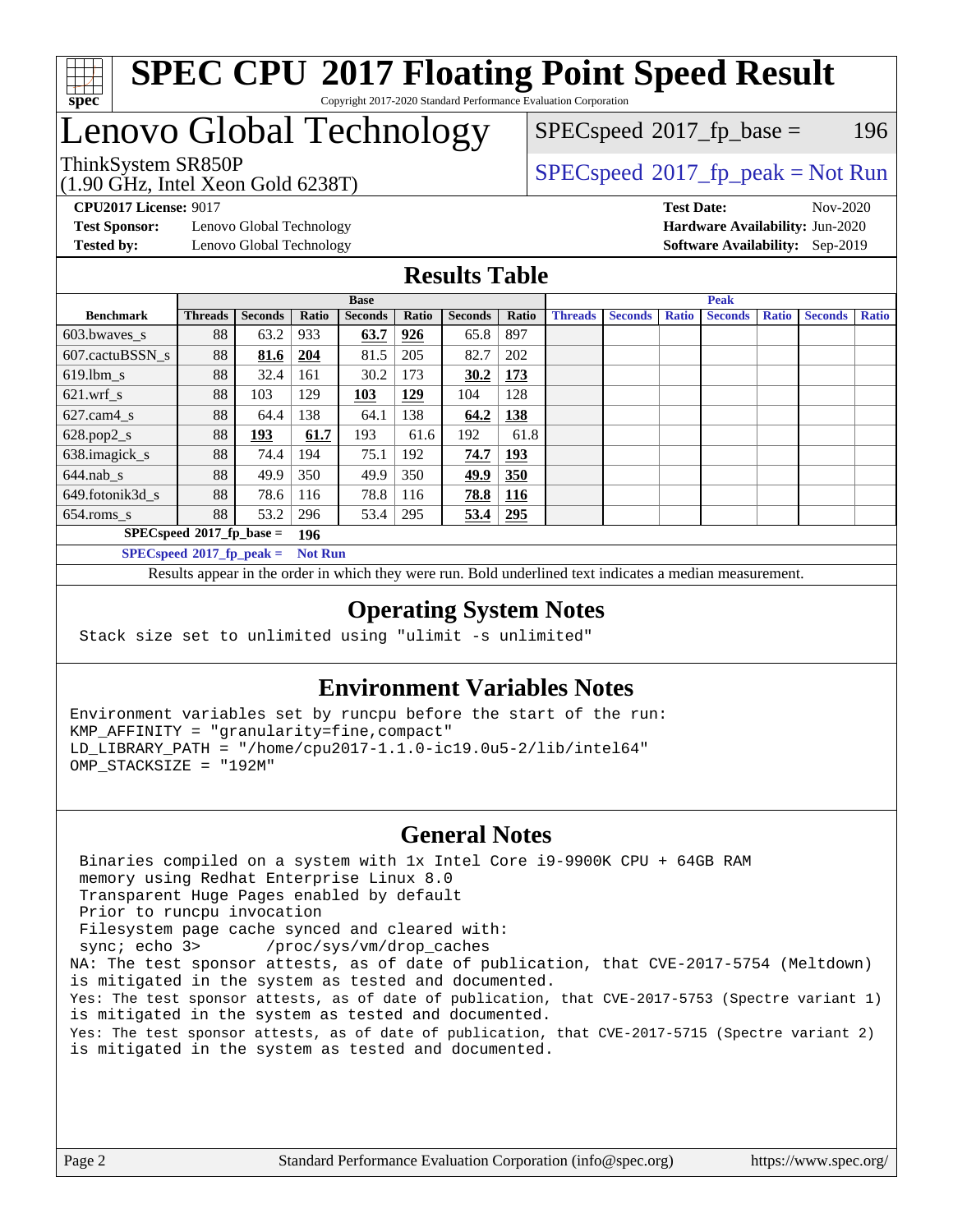| Copyright 2017-2020 Standard Performance Evaluation Corporation<br>spec <sup>®</sup>                                    |                                                            |                                                                                                                                                            |  |  |  |  |  |  |
|-------------------------------------------------------------------------------------------------------------------------|------------------------------------------------------------|------------------------------------------------------------------------------------------------------------------------------------------------------------|--|--|--|--|--|--|
| Lenovo Global Technology                                                                                                |                                                            | $SPEC speed^{\circ}2017$ fp base =<br>196                                                                                                                  |  |  |  |  |  |  |
| ThinkSystem SR850P<br>$(1.90 \text{ GHz}, \text{Intel Xeon Gold } 6238 \text{T})$                                       |                                                            | $SPEC speed^{\circ}2017\_fp\_peak = Not Run$                                                                                                               |  |  |  |  |  |  |
| <b>CPU2017 License: 9017</b>                                                                                            |                                                            | <b>Test Date:</b><br>$Nov-2020$                                                                                                                            |  |  |  |  |  |  |
| <b>Test Sponsor:</b><br>Lenovo Global Technology                                                                        |                                                            | Hardware Availability: Jun-2020                                                                                                                            |  |  |  |  |  |  |
| <b>Tested by:</b><br>Lenovo Global Technology                                                                           |                                                            | <b>Software Availability:</b> Sep-2019                                                                                                                     |  |  |  |  |  |  |
|                                                                                                                         | <b>Platform Notes</b>                                      |                                                                                                                                                            |  |  |  |  |  |  |
| BIOS configuration:                                                                                                     |                                                            |                                                                                                                                                            |  |  |  |  |  |  |
|                                                                                                                         |                                                            | Choose Operating Mode set to Maximum Performance and then set it to Custom Mode                                                                            |  |  |  |  |  |  |
| MONITOR/MWAIT set to Enable                                                                                             |                                                            |                                                                                                                                                            |  |  |  |  |  |  |
| Hyper-Threading set to Disable                                                                                          |                                                            |                                                                                                                                                            |  |  |  |  |  |  |
|                                                                                                                         |                                                            |                                                                                                                                                            |  |  |  |  |  |  |
| Sysinfo program /home/cpu2017-1.1.0-ic19.0u5-2/bin/sysinfo<br>Rev: r6365 of 2019-08-21 295195f888a3d7edble6e46a485a0011 |                                                            |                                                                                                                                                            |  |  |  |  |  |  |
| running on linux-z1c1 Thu Nov 12 18:13:36 2020                                                                          |                                                            |                                                                                                                                                            |  |  |  |  |  |  |
|                                                                                                                         |                                                            |                                                                                                                                                            |  |  |  |  |  |  |
| SUT (System Under Test) info as seen by some common utilities.                                                          |                                                            |                                                                                                                                                            |  |  |  |  |  |  |
| For more information on this section, see                                                                               |                                                            |                                                                                                                                                            |  |  |  |  |  |  |
|                                                                                                                         | https://www.spec.org/cpu2017/Docs/config.html#sysinfo      |                                                                                                                                                            |  |  |  |  |  |  |
| From /proc/cpuinfo                                                                                                      |                                                            |                                                                                                                                                            |  |  |  |  |  |  |
|                                                                                                                         | model name: $Intel(R)$ Xeon $(R)$ Gold 6238T CPU @ 1.90GHz |                                                                                                                                                            |  |  |  |  |  |  |
| "physical id"s (chips)<br>4                                                                                             |                                                            |                                                                                                                                                            |  |  |  |  |  |  |
| 88 "processors"                                                                                                         |                                                            |                                                                                                                                                            |  |  |  |  |  |  |
|                                                                                                                         |                                                            | cores, siblings (Caution: counting these is hw and system dependent. The following                                                                         |  |  |  |  |  |  |
|                                                                                                                         |                                                            |                                                                                                                                                            |  |  |  |  |  |  |
|                                                                                                                         |                                                            | excerpts from /proc/cpuinfo might not be reliable. Use with caution.)                                                                                      |  |  |  |  |  |  |
| cpu cores : 22                                                                                                          |                                                            |                                                                                                                                                            |  |  |  |  |  |  |
| siblings : 22                                                                                                           |                                                            |                                                                                                                                                            |  |  |  |  |  |  |
|                                                                                                                         |                                                            | physical 0: cores 0 1 2 3 4 5 8 9 10 11 12 16 17 18 19 20 21 24 25 26 27 28                                                                                |  |  |  |  |  |  |
|                                                                                                                         |                                                            | physical 1: cores 0 1 2 3 4 5 8 9 10 11 12 16 17 18 19 20 21 24 25 26 27 28                                                                                |  |  |  |  |  |  |
|                                                                                                                         |                                                            | physical 2: cores 0 1 2 3 4 5 8 9 10 11 12 16 17 18 19 20 21 24 25 26 27 28<br>physical 3: cores 0 1 2 3 4 5 8 9 10 11 12 16 17 18 19 20 21 24 25 26 27 28 |  |  |  |  |  |  |
|                                                                                                                         |                                                            |                                                                                                                                                            |  |  |  |  |  |  |
| From 1scpu:                                                                                                             |                                                            |                                                                                                                                                            |  |  |  |  |  |  |
| Architecture:                                                                                                           | x86_64                                                     |                                                                                                                                                            |  |  |  |  |  |  |
| $CPU$ op-mode( $s$ ):                                                                                                   | $32$ -bit, $64$ -bit                                       |                                                                                                                                                            |  |  |  |  |  |  |
| Byte Order:                                                                                                             | Little Endian                                              |                                                                                                                                                            |  |  |  |  |  |  |
| Address sizes:                                                                                                          | 46 bits physical, 48 bits virtual<br>88                    |                                                                                                                                                            |  |  |  |  |  |  |
| CPU(s):<br>On-line CPU(s) list: $0-87$                                                                                  |                                                            |                                                                                                                                                            |  |  |  |  |  |  |
| Thread( $s$ ) per core:                                                                                                 | $\mathbf{1}$                                               |                                                                                                                                                            |  |  |  |  |  |  |
| $Core(s)$ per socket:                                                                                                   | 22                                                         |                                                                                                                                                            |  |  |  |  |  |  |
| Socket(s):                                                                                                              | 4                                                          |                                                                                                                                                            |  |  |  |  |  |  |
| NUMA $node(s):$                                                                                                         | 4                                                          |                                                                                                                                                            |  |  |  |  |  |  |
| Vendor ID:                                                                                                              | GenuineIntel                                               |                                                                                                                                                            |  |  |  |  |  |  |
| CPU family:                                                                                                             | 6                                                          |                                                                                                                                                            |  |  |  |  |  |  |
| Model:<br>Model name:                                                                                                   | 85                                                         |                                                                                                                                                            |  |  |  |  |  |  |
| Stepping:                                                                                                               | 6                                                          | $Intel(R) Xeon(R) Gold 6238T CPU @ 1.90GHz$                                                                                                                |  |  |  |  |  |  |
| CPU MHz:                                                                                                                | 1900.000                                                   |                                                                                                                                                            |  |  |  |  |  |  |
| CPU max MHz:                                                                                                            | 3700.0000                                                  |                                                                                                                                                            |  |  |  |  |  |  |
| CPU min MHz:                                                                                                            | 800.0000                                                   |                                                                                                                                                            |  |  |  |  |  |  |
| BogoMIPS:<br>Virtualization:                                                                                            | 3800.00<br>$VT - x$                                        |                                                                                                                                                            |  |  |  |  |  |  |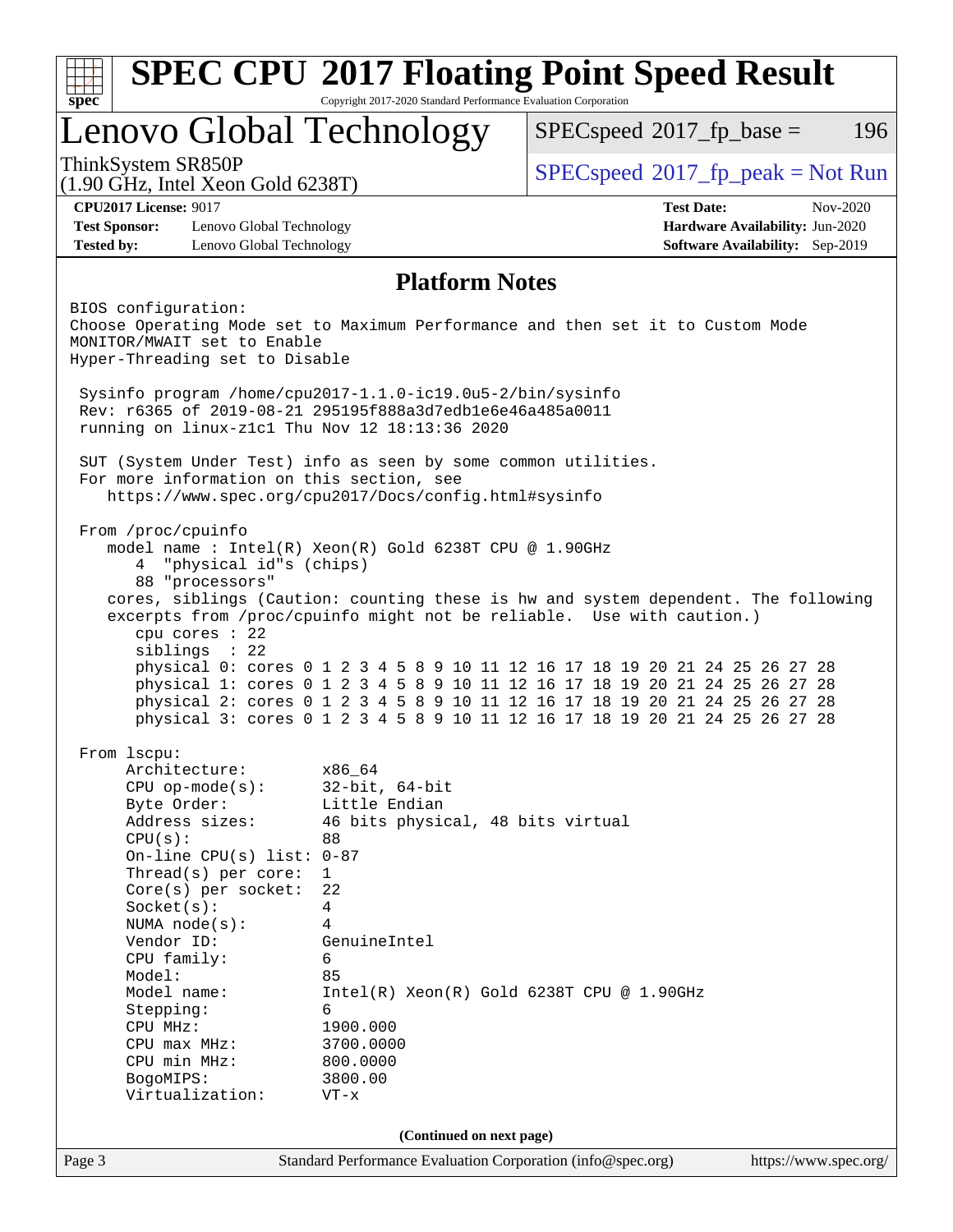

# **[SPEC CPU](http://www.spec.org/auto/cpu2017/Docs/result-fields.html#SPECCPU2017FloatingPointSpeedResult)[2017 Floating Point Speed Result](http://www.spec.org/auto/cpu2017/Docs/result-fields.html#SPECCPU2017FloatingPointSpeedResult)**

Copyright 2017-2020 Standard Performance Evaluation Corporation

Lenovo Global Technology

 $SPEC speed^{\circ}2017\_fp\_base = 196$ 

ThinkSystem SR850P<br>(1.00 CHz, Intel Year Cald 6228T) [SPECspeed](http://www.spec.org/auto/cpu2017/Docs/result-fields.html#SPECspeed2017fppeak)®[2017\\_fp\\_peak = N](http://www.spec.org/auto/cpu2017/Docs/result-fields.html#SPECspeed2017fppeak)ot Run

**[Test Sponsor:](http://www.spec.org/auto/cpu2017/Docs/result-fields.html#TestSponsor)** Lenovo Global Technology **[Hardware Availability:](http://www.spec.org/auto/cpu2017/Docs/result-fields.html#HardwareAvailability)** Jun-2020 **[Tested by:](http://www.spec.org/auto/cpu2017/Docs/result-fields.html#Testedby)** Lenovo Global Technology **[Software Availability:](http://www.spec.org/auto/cpu2017/Docs/result-fields.html#SoftwareAvailability)** Sep-2019

(1.90 GHz, Intel Xeon Gold 6238T)

**[CPU2017 License:](http://www.spec.org/auto/cpu2017/Docs/result-fields.html#CPU2017License)** 9017 **[Test Date:](http://www.spec.org/auto/cpu2017/Docs/result-fields.html#TestDate)** Nov-2020

#### **[Platform Notes \(Continued\)](http://www.spec.org/auto/cpu2017/Docs/result-fields.html#PlatformNotes)**

| L1d cache:  |                         | 32K                      |  |  |
|-------------|-------------------------|--------------------------|--|--|
| Lli cache:  | 32K                     |                          |  |  |
| $L2$ cache: | 1024K                   |                          |  |  |
| $L3$ cache: | 30976K                  |                          |  |  |
|             | NUMA node0 CPU(s):      | $0 - 21$                 |  |  |
|             | NUMA $node1$ $CPU(s)$ : | $22 - 43$                |  |  |
|             | NUMA $node2$ $CPU(s)$ : | $44 - 65$                |  |  |
|             | NUMA node3 CPU(s):      | $66 - 87$                |  |  |
|             |                         | $\overline{\phantom{0}}$ |  |  |

Flags: fpu vme de pse tsc msr pae mce cx8 apic sep mtrr pge mca cmov pat pse36 clflush dts acpi mmx fxsr sse sse2 ss ht tm pbe syscall nx pdpe1gb rdtscp lm constant\_tsc art arch\_perfmon pebs bts rep\_good nopl xtopology nonstop\_tsc cpuid aperfmperf pni pclmulqdq dtes64 monitor ds\_cpl vmx smx est tm2 ssse3 sdbg fma cx16 xtpr pdcm pcid dca sse4\_1 sse4\_2 x2apic movbe popcnt tsc\_deadline\_timer aes xsave avx f16c rdrand lahf\_lm abm 3dnowprefetch cpuid\_fault epb cat\_l3 cdp\_l3 invpcid\_single intel\_ppin ssbd mba ibrs ibpb stibp ibrs\_enhanced tpr\_shadow vnmi flexpriority ept vpid fsgsbase tsc\_adjust bmi1 hle avx2 smep bmi2 erms invpcid rtm cqm mpx rdt\_a avx512f avx512dq rdseed adx smap clflushopt clwb intel\_pt avx512cd avx512bw avx512vl xsaveopt xsavec xgetbv1 xsaves cqm\_llc cqm\_occup\_llc cqm\_mbm\_total cqm\_mbm\_local dtherm ida arat pln pts pku ospke avx512\_vnni md\_clear flush\_l1d arch\_capabilities

 /proc/cpuinfo cache data cache size : 30976 KB

Page 4 Standard Performance Evaluation Corporation [\(info@spec.org\)](mailto:info@spec.org) <https://www.spec.org/> From numactl --hardware WARNING: a numactl 'node' might or might not correspond to a physical chip. available: 4 nodes (0-3) node 0 cpus: 0 1 2 3 4 5 6 7 8 9 10 11 12 13 14 15 16 17 18 19 20 21 node 0 size: 386684 MB node 0 free: 385826 MB node 1 cpus: 22 23 24 25 26 27 28 29 30 31 32 33 34 35 36 37 38 39 40 41 42 43 node 1 size: 387067 MB node 1 free: 386861 MB node 2 cpus: 44 45 46 47 48 49 50 51 52 53 54 55 56 57 58 59 60 61 62 63 64 65 node 2 size: 387067 MB node 2 free: 386865 MB node 3 cpus: 66 67 68 69 70 71 72 73 74 75 76 77 78 79 80 81 82 83 84 85 86 87 node 3 size: 387036 MB node 3 free: 386834 MB node distances: node 0 1 2 3 0: 10 21 21 21 1: 21 10 21 21 2: 21 21 10 21 3: 21 21 21 10 From /proc/meminfo **(Continued on next page)**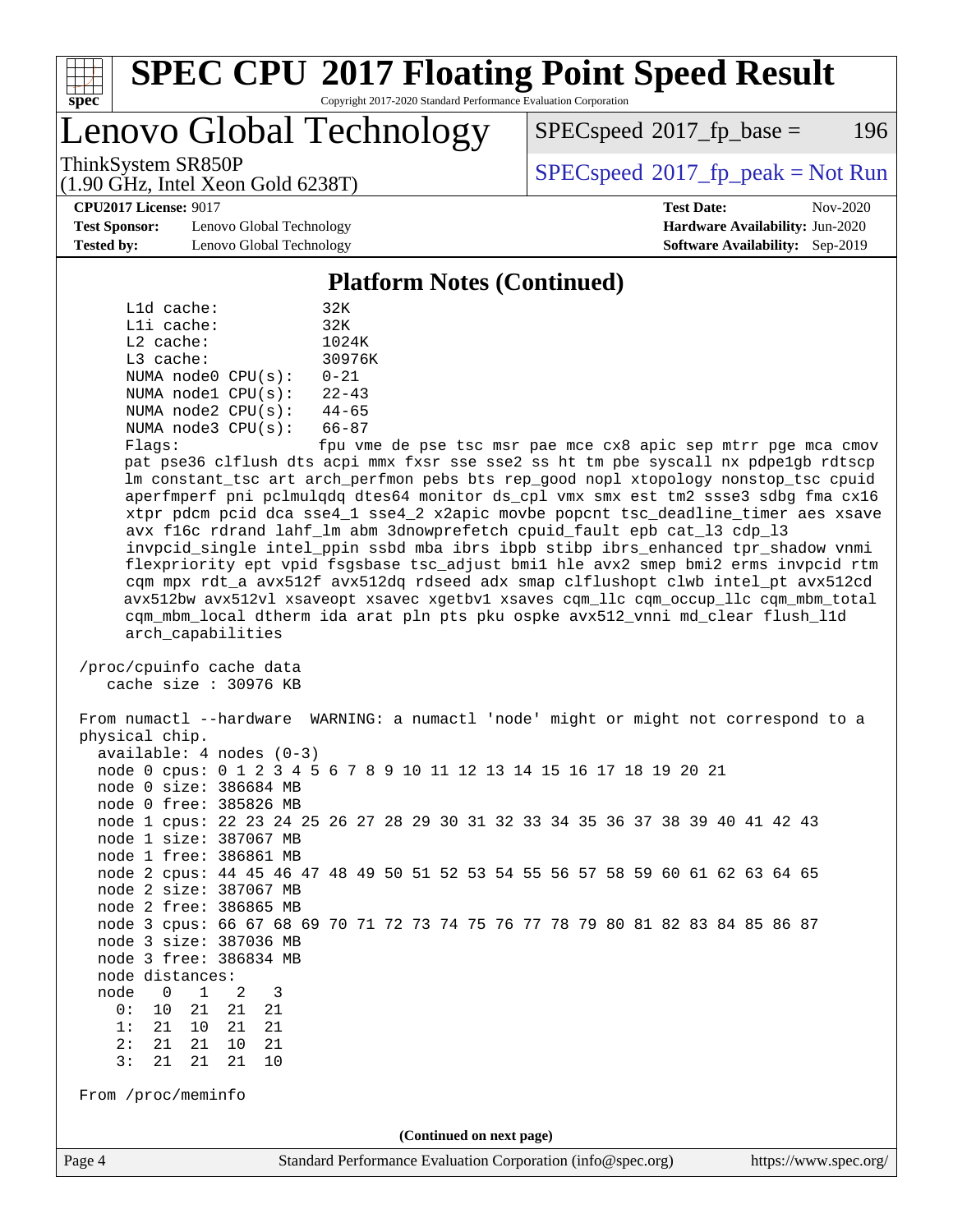| <b>SPEC CPU®2017 Floating Point Speed Result</b>                                                                                                                                                                                                                                                                                               |                                                                                                                                                                   |
|------------------------------------------------------------------------------------------------------------------------------------------------------------------------------------------------------------------------------------------------------------------------------------------------------------------------------------------------|-------------------------------------------------------------------------------------------------------------------------------------------------------------------|
| Copyright 2017-2020 Standard Performance Evaluation Corporation<br>$spec^*$<br>Lenovo Global Technology                                                                                                                                                                                                                                        | 196<br>$SPEC speed^{\circ}2017$ fp base =                                                                                                                         |
| ThinkSystem SR850P<br>$(1.90 \text{ GHz}, \text{Intel Xeon Gold } 6238 \text{T})$                                                                                                                                                                                                                                                              | $SPEC speed$ <sup>®</sup> 2017_fp_peak = Not Run                                                                                                                  |
| <b>CPU2017 License: 9017</b><br><b>Test Sponsor:</b><br>Lenovo Global Technology<br><b>Tested by:</b><br>Lenovo Global Technology                                                                                                                                                                                                              | <b>Test Date:</b><br>Nov-2020<br>Hardware Availability: Jun-2020<br>Software Availability: Sep-2019                                                               |
| <b>Platform Notes (Continued)</b>                                                                                                                                                                                                                                                                                                              |                                                                                                                                                                   |
| MemTotal:<br>1585005068 kB<br>HugePages_Total:<br>0<br>Hugepagesize:<br>2048 kB                                                                                                                                                                                                                                                                |                                                                                                                                                                   |
| From /etc/*release* /etc/*version*<br>os-release:<br>NAME="SLES"<br>VERSION="15-SP1"<br>VERSION ID="15.1"<br>PRETTY_NAME="SUSE Linux Enterprise Server 15 SP1"<br>ID="sles"<br>ID LIKE="suse"<br>$ANSI$ _COLOR=" $0:32$ "<br>CPE_NAME="cpe:/o:suse:sles:15:sp1"                                                                                |                                                                                                                                                                   |
| uname $-a$ :<br>Linux linux-z1c1 4.12.14-195-default #1 SMP Tue May 7 10:55:11 UTC 2019 (8fba516)<br>x86_64 x86_64 x86_64 GNU/Linux<br>Kernel self-reported vulnerability status:                                                                                                                                                              |                                                                                                                                                                   |
| $CVE-2018-3620$ (L1 Terminal Fault):<br>Microarchitectural Data Sampling:<br>CVE-2017-5754 (Meltdown):<br>CVE-2018-3639 (Speculative Store Bypass): Mitigation: Speculative Store Bypass disabled<br>$CVE-2017-5753$ (Spectre variant 1):<br>$CVE-2017-5715$ (Spectre variant 2):<br>RSB filling                                               | Not affected<br>Not affected<br>Not affected<br>via prctl and seccomp<br>Mitigation: __user pointer sanitization<br>Mitigation: Enhanced IBRS, IBPB: conditional, |
| run-level 3 Nov 12 18:07                                                                                                                                                                                                                                                                                                                       |                                                                                                                                                                   |
| SPEC is set to: /home/cpu2017-1.1.0-ic19.0u5-2<br>Type Size Used Avail Use% Mounted on<br>Filesystem<br>/dev/sdb3<br>892G<br>20G 872G<br>xfs<br>$3\frac{6}{6}$ /                                                                                                                                                                               |                                                                                                                                                                   |
| From /sys/devices/virtual/dmi/id<br>Lenovo - [TEE156L-2.61]- 05/20/2020<br>BIOS:<br>Vendor: Lenovo<br>Product: ThinkSystem SR850P - [7D2HCTO1WW]-<br>Product Family: ThinkSystem<br>Serial: 1234567890                                                                                                                                         |                                                                                                                                                                   |
| Additional information from dmidecode follows. WARNING: Use caution when you interpret<br>this section. The 'dmidecode' program reads system data which is "intended to allow<br>hardware to be accurately determined", but the intent may not be met, as there are<br>frequent changes to hardware, firmware, and the "DMTF SMBIOS" standard. |                                                                                                                                                                   |
| (Continued on next page)                                                                                                                                                                                                                                                                                                                       |                                                                                                                                                                   |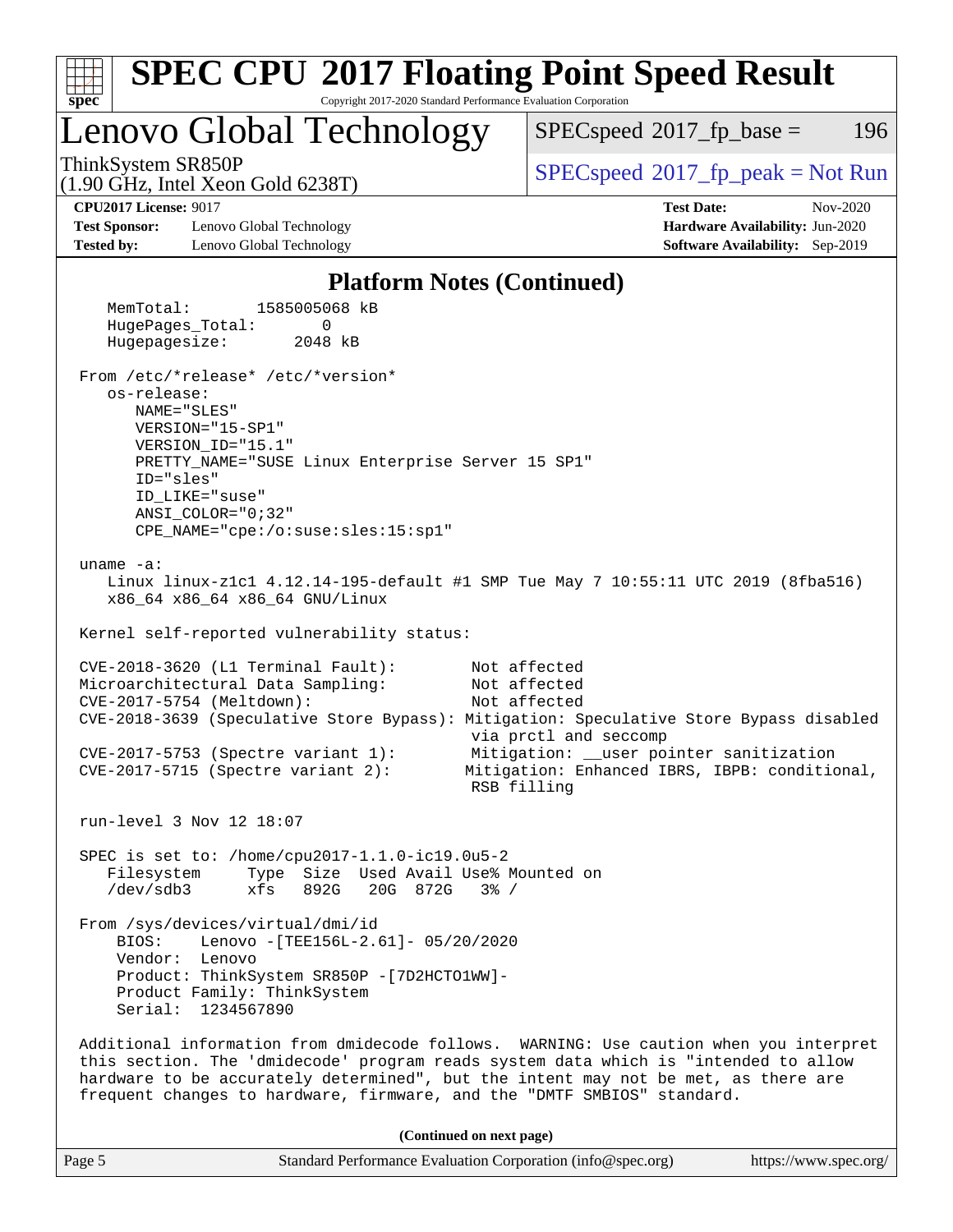# **[spec](http://www.spec.org/)**

# **[SPEC CPU](http://www.spec.org/auto/cpu2017/Docs/result-fields.html#SPECCPU2017FloatingPointSpeedResult)[2017 Floating Point Speed Result](http://www.spec.org/auto/cpu2017/Docs/result-fields.html#SPECCPU2017FloatingPointSpeedResult)**

Copyright 2017-2020 Standard Performance Evaluation Corporation

# Lenovo Global Technology

 $SPECspeed^{\circ}2017_fp\_base = 196$  $SPECspeed^{\circ}2017_fp\_base = 196$ 

(1.90 GHz, Intel Xeon Gold 6238T)

 $SPEC speed^{\circ}2017\_fp\_peak = Not Run$ 

**[Test Sponsor:](http://www.spec.org/auto/cpu2017/Docs/result-fields.html#TestSponsor)** Lenovo Global Technology **[Hardware Availability:](http://www.spec.org/auto/cpu2017/Docs/result-fields.html#HardwareAvailability)** Jun-2020 **[Tested by:](http://www.spec.org/auto/cpu2017/Docs/result-fields.html#Testedby)** Lenovo Global Technology **[Software Availability:](http://www.spec.org/auto/cpu2017/Docs/result-fields.html#SoftwareAvailability)** Sep-2019

**[CPU2017 License:](http://www.spec.org/auto/cpu2017/Docs/result-fields.html#CPU2017License)** 9017 **[Test Date:](http://www.spec.org/auto/cpu2017/Docs/result-fields.html#TestDate)** Nov-2020

### **[Platform Notes \(Continued\)](http://www.spec.org/auto/cpu2017/Docs/result-fields.html#PlatformNotes)**

Memory:

48x Samsung M393A4K40CB2-CVF 32 GB 2 rank 2933

(End of data from sysinfo program)

#### **[Compiler Version Notes](http://www.spec.org/auto/cpu2017/Docs/result-fields.html#CompilerVersionNotes)**

| =====================================<br>C                                  | 619.1bm_s(base) 638.imagick_s(base) 644.nab_s(base)                                                                                             |
|-----------------------------------------------------------------------------|-------------------------------------------------------------------------------------------------------------------------------------------------|
| Version 19.0.5.281 Build 20190815                                           | $Intel(R)$ C Intel(R) 64 Compiler for applications running on Intel(R) 64,<br>Copyright (C) 1985-2019 Intel Corporation. All rights reserved.   |
|                                                                             | ________________                                                                                                                                |
| $C++$ , C, Fortran   607.cactuBSSN_s(base)<br>. _ _ _ _ _ _ _ _ _ _ _ _ _ _ |                                                                                                                                                 |
| Version 19.0.5.281 Build 20190815                                           | Intel(R) C++ Intel(R) 64 Compiler for applications running on Intel(R) 64,                                                                      |
| Version 19.0.5.281 Build 20190815                                           | Copyright (C) 1985-2019 Intel Corporation. All rights reserved.<br>Intel(R) C Intel(R) 64 Compiler for applications running on Intel(R) 64,     |
| 64, Version 19.0.5.281 Build 20190815                                       | Copyright (C) 1985-2019 Intel Corporation. All rights reserved.<br>$Intel(R)$ Fortran Intel(R) 64 Compiler for applications running on Intel(R) |
|                                                                             | Copyright (C) 1985-2019 Intel Corporation. All rights reserved.                                                                                 |
|                                                                             |                                                                                                                                                 |
| Fortran                                                                     | 603.bwaves_s(base) 649.fotonik3d_s(base) 654.roms_s(base)                                                                                       |
| 64, Version 19.0.5.281 Build 20190815                                       | $Intel(R)$ Fortran Intel(R) 64 Compiler for applications running on Intel(R)<br>Copyright (C) 1985-2019 Intel Corporation. All rights reserved. |
|                                                                             | Fortran, $C$   621.wrf_s(base) 627.cam4_s(base) 628.pop2_s(base)                                                                                |
| 64, Version 19.0.5.281 Build 20190815                                       | $Intel(R)$ Fortran Intel(R) 64 Compiler for applications running on Intel(R)                                                                    |
| Version 19.0.5.281 Build 20190815                                           | Copyright (C) 1985-2019 Intel Corporation. All rights reserved.<br>Intel(R) C Intel(R) 64 Compiler for applications running on Intel(R) 64,     |
|                                                                             | Copyright (C) 1985-2019 Intel Corporation. All rights reserved.                                                                                 |
|                                                                             | (Continued on next page)                                                                                                                        |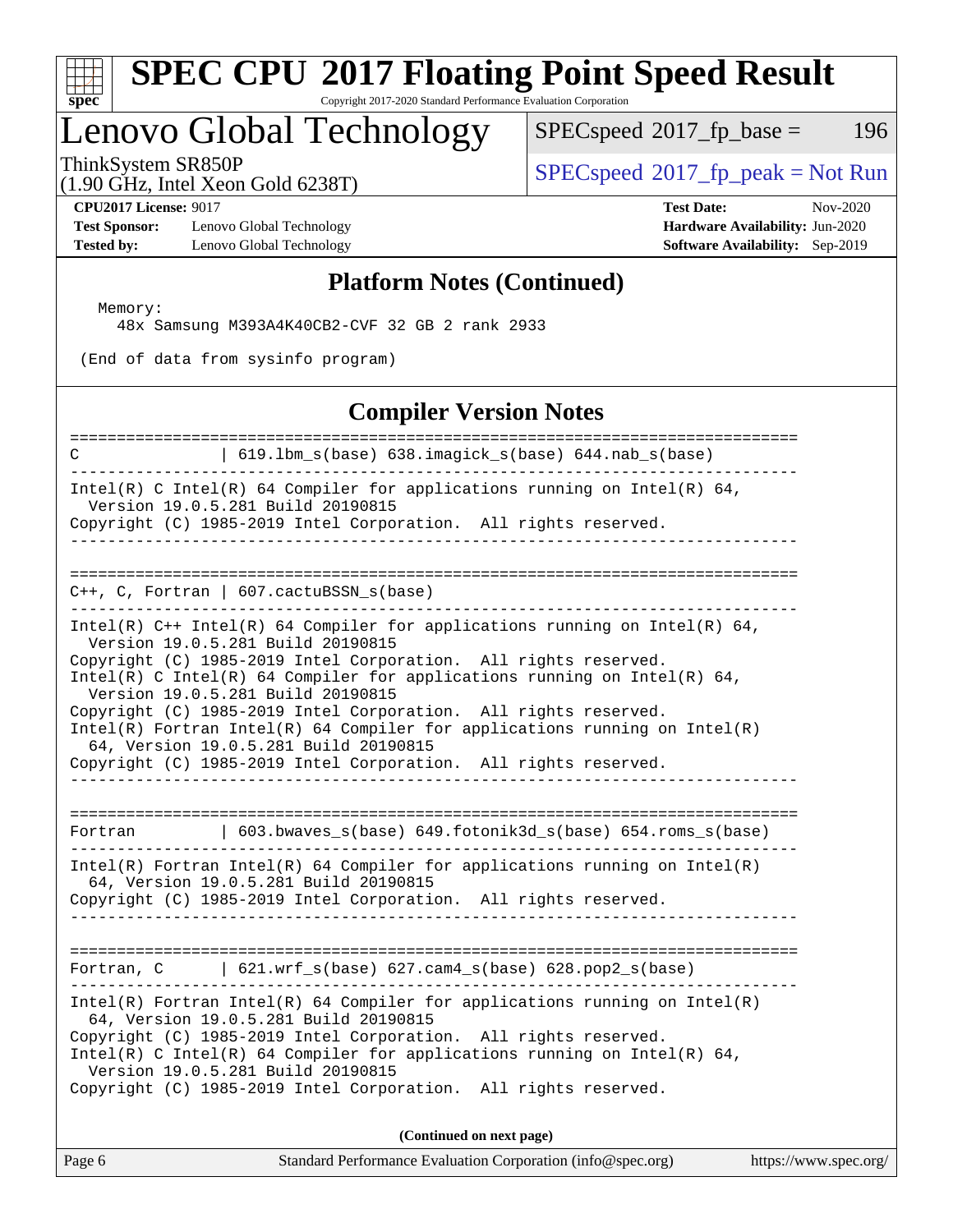

#### **[SPEC CPU](http://www.spec.org/auto/cpu2017/Docs/result-fields.html#SPECCPU2017FloatingPointSpeedResult)[2017 Floating Point Speed Result](http://www.spec.org/auto/cpu2017/Docs/result-fields.html#SPECCPU2017FloatingPointSpeedResult)** Copyright 2017-2020 Standard Performance Evaluation Corporation

## Lenovo Global Technology

 $SPEC speed^{\circ}2017\_fp\_base = 196$ 

ThinkSystem SR850P<br>(1.00 CHz, Intel Year Cald 6228T) [SPECspeed](http://www.spec.org/auto/cpu2017/Docs/result-fields.html#SPECspeed2017fppeak)<sup>®</sup>[2017\\_fp\\_peak = N](http://www.spec.org/auto/cpu2017/Docs/result-fields.html#SPECspeed2017fppeak)ot Run

(1.90 GHz, Intel Xeon Gold 6238T)

**[Test Sponsor:](http://www.spec.org/auto/cpu2017/Docs/result-fields.html#TestSponsor)** Lenovo Global Technology **[Hardware Availability:](http://www.spec.org/auto/cpu2017/Docs/result-fields.html#HardwareAvailability)** Jun-2020 **[Tested by:](http://www.spec.org/auto/cpu2017/Docs/result-fields.html#Testedby)** Lenovo Global Technology **[Software Availability:](http://www.spec.org/auto/cpu2017/Docs/result-fields.html#SoftwareAvailability)** Sep-2019

**[CPU2017 License:](http://www.spec.org/auto/cpu2017/Docs/result-fields.html#CPU2017License)** 9017 **[Test Date:](http://www.spec.org/auto/cpu2017/Docs/result-fields.html#TestDate)** Nov-2020

### **[Compiler Version Notes \(Continued\)](http://www.spec.org/auto/cpu2017/Docs/result-fields.html#CompilerVersionNotes)**

------------------------------------------------------------------------------

## **[Base Compiler Invocation](http://www.spec.org/auto/cpu2017/Docs/result-fields.html#BaseCompilerInvocation)**

[C benchmarks](http://www.spec.org/auto/cpu2017/Docs/result-fields.html#Cbenchmarks):

[icc](http://www.spec.org/cpu2017/results/res2020q4/cpu2017-20201123-24458.flags.html#user_CCbase_intel_icc_66fc1ee009f7361af1fbd72ca7dcefbb700085f36577c54f309893dd4ec40d12360134090235512931783d35fd58c0460139e722d5067c5574d8eaf2b3e37e92)

[Fortran benchmarks](http://www.spec.org/auto/cpu2017/Docs/result-fields.html#Fortranbenchmarks): [ifort](http://www.spec.org/cpu2017/results/res2020q4/cpu2017-20201123-24458.flags.html#user_FCbase_intel_ifort_8111460550e3ca792625aed983ce982f94888b8b503583aa7ba2b8303487b4d8a21a13e7191a45c5fd58ff318f48f9492884d4413fa793fd88dd292cad7027ca)

[Benchmarks using both Fortran and C](http://www.spec.org/auto/cpu2017/Docs/result-fields.html#BenchmarksusingbothFortranandC): [ifort](http://www.spec.org/cpu2017/results/res2020q4/cpu2017-20201123-24458.flags.html#user_CC_FCbase_intel_ifort_8111460550e3ca792625aed983ce982f94888b8b503583aa7ba2b8303487b4d8a21a13e7191a45c5fd58ff318f48f9492884d4413fa793fd88dd292cad7027ca) [icc](http://www.spec.org/cpu2017/results/res2020q4/cpu2017-20201123-24458.flags.html#user_CC_FCbase_intel_icc_66fc1ee009f7361af1fbd72ca7dcefbb700085f36577c54f309893dd4ec40d12360134090235512931783d35fd58c0460139e722d5067c5574d8eaf2b3e37e92)

[Benchmarks using Fortran, C, and C++:](http://www.spec.org/auto/cpu2017/Docs/result-fields.html#BenchmarksusingFortranCandCXX) [icpc](http://www.spec.org/cpu2017/results/res2020q4/cpu2017-20201123-24458.flags.html#user_CC_CXX_FCbase_intel_icpc_c510b6838c7f56d33e37e94d029a35b4a7bccf4766a728ee175e80a419847e808290a9b78be685c44ab727ea267ec2f070ec5dc83b407c0218cded6866a35d07) [icc](http://www.spec.org/cpu2017/results/res2020q4/cpu2017-20201123-24458.flags.html#user_CC_CXX_FCbase_intel_icc_66fc1ee009f7361af1fbd72ca7dcefbb700085f36577c54f309893dd4ec40d12360134090235512931783d35fd58c0460139e722d5067c5574d8eaf2b3e37e92) [ifort](http://www.spec.org/cpu2017/results/res2020q4/cpu2017-20201123-24458.flags.html#user_CC_CXX_FCbase_intel_ifort_8111460550e3ca792625aed983ce982f94888b8b503583aa7ba2b8303487b4d8a21a13e7191a45c5fd58ff318f48f9492884d4413fa793fd88dd292cad7027ca)

### **[Base Portability Flags](http://www.spec.org/auto/cpu2017/Docs/result-fields.html#BasePortabilityFlags)**

 603.bwaves\_s: [-DSPEC\\_LP64](http://www.spec.org/cpu2017/results/res2020q4/cpu2017-20201123-24458.flags.html#suite_basePORTABILITY603_bwaves_s_DSPEC_LP64) 607.cactuBSSN\_s: [-DSPEC\\_LP64](http://www.spec.org/cpu2017/results/res2020q4/cpu2017-20201123-24458.flags.html#suite_basePORTABILITY607_cactuBSSN_s_DSPEC_LP64) 619.lbm\_s: [-DSPEC\\_LP64](http://www.spec.org/cpu2017/results/res2020q4/cpu2017-20201123-24458.flags.html#suite_basePORTABILITY619_lbm_s_DSPEC_LP64) 621.wrf\_s: [-DSPEC\\_LP64](http://www.spec.org/cpu2017/results/res2020q4/cpu2017-20201123-24458.flags.html#suite_basePORTABILITY621_wrf_s_DSPEC_LP64) [-DSPEC\\_CASE\\_FLAG](http://www.spec.org/cpu2017/results/res2020q4/cpu2017-20201123-24458.flags.html#b621.wrf_s_baseCPORTABILITY_DSPEC_CASE_FLAG) [-convert big\\_endian](http://www.spec.org/cpu2017/results/res2020q4/cpu2017-20201123-24458.flags.html#user_baseFPORTABILITY621_wrf_s_convert_big_endian_c3194028bc08c63ac5d04de18c48ce6d347e4e562e8892b8bdbdc0214820426deb8554edfa529a3fb25a586e65a3d812c835984020483e7e73212c4d31a38223) 627.cam4\_s: [-DSPEC\\_LP64](http://www.spec.org/cpu2017/results/res2020q4/cpu2017-20201123-24458.flags.html#suite_basePORTABILITY627_cam4_s_DSPEC_LP64) [-DSPEC\\_CASE\\_FLAG](http://www.spec.org/cpu2017/results/res2020q4/cpu2017-20201123-24458.flags.html#b627.cam4_s_baseCPORTABILITY_DSPEC_CASE_FLAG) 628.pop2\_s: [-DSPEC\\_LP64](http://www.spec.org/cpu2017/results/res2020q4/cpu2017-20201123-24458.flags.html#suite_basePORTABILITY628_pop2_s_DSPEC_LP64) [-DSPEC\\_CASE\\_FLAG](http://www.spec.org/cpu2017/results/res2020q4/cpu2017-20201123-24458.flags.html#b628.pop2_s_baseCPORTABILITY_DSPEC_CASE_FLAG) [-convert big\\_endian](http://www.spec.org/cpu2017/results/res2020q4/cpu2017-20201123-24458.flags.html#user_baseFPORTABILITY628_pop2_s_convert_big_endian_c3194028bc08c63ac5d04de18c48ce6d347e4e562e8892b8bdbdc0214820426deb8554edfa529a3fb25a586e65a3d812c835984020483e7e73212c4d31a38223) [-assume byterecl](http://www.spec.org/cpu2017/results/res2020q4/cpu2017-20201123-24458.flags.html#user_baseFPORTABILITY628_pop2_s_assume_byterecl_7e47d18b9513cf18525430bbf0f2177aa9bf368bc7a059c09b2c06a34b53bd3447c950d3f8d6c70e3faf3a05c8557d66a5798b567902e8849adc142926523472) 638.imagick\_s: [-DSPEC\\_LP64](http://www.spec.org/cpu2017/results/res2020q4/cpu2017-20201123-24458.flags.html#suite_basePORTABILITY638_imagick_s_DSPEC_LP64) 644.nab\_s: [-DSPEC\\_LP64](http://www.spec.org/cpu2017/results/res2020q4/cpu2017-20201123-24458.flags.html#suite_basePORTABILITY644_nab_s_DSPEC_LP64) 649.fotonik3d\_s: [-DSPEC\\_LP64](http://www.spec.org/cpu2017/results/res2020q4/cpu2017-20201123-24458.flags.html#suite_basePORTABILITY649_fotonik3d_s_DSPEC_LP64) 654.roms\_s: [-DSPEC\\_LP64](http://www.spec.org/cpu2017/results/res2020q4/cpu2017-20201123-24458.flags.html#suite_basePORTABILITY654_roms_s_DSPEC_LP64)

### **[Base Optimization Flags](http://www.spec.org/auto/cpu2017/Docs/result-fields.html#BaseOptimizationFlags)**

[C benchmarks](http://www.spec.org/auto/cpu2017/Docs/result-fields.html#Cbenchmarks):

[-m64](http://www.spec.org/cpu2017/results/res2020q4/cpu2017-20201123-24458.flags.html#user_CCbase_m64-icc) [-std=c11](http://www.spec.org/cpu2017/results/res2020q4/cpu2017-20201123-24458.flags.html#user_CCbase_std-icc-std_0e1c27790398a4642dfca32ffe6c27b5796f9c2d2676156f2e42c9c44eaad0c049b1cdb667a270c34d979996257aeb8fc440bfb01818dbc9357bd9d174cb8524) [-xCORE-AVX512](http://www.spec.org/cpu2017/results/res2020q4/cpu2017-20201123-24458.flags.html#user_CCbase_f-xCORE-AVX512) [-ipo](http://www.spec.org/cpu2017/results/res2020q4/cpu2017-20201123-24458.flags.html#user_CCbase_f-ipo) [-O3](http://www.spec.org/cpu2017/results/res2020q4/cpu2017-20201123-24458.flags.html#user_CCbase_f-O3) [-no-prec-div](http://www.spec.org/cpu2017/results/res2020q4/cpu2017-20201123-24458.flags.html#user_CCbase_f-no-prec-div) [-qopt-prefetch](http://www.spec.org/cpu2017/results/res2020q4/cpu2017-20201123-24458.flags.html#user_CCbase_f-qopt-prefetch) [-ffinite-math-only](http://www.spec.org/cpu2017/results/res2020q4/cpu2017-20201123-24458.flags.html#user_CCbase_f_finite_math_only_cb91587bd2077682c4b38af759c288ed7c732db004271a9512da14a4f8007909a5f1427ecbf1a0fb78ff2a814402c6114ac565ca162485bbcae155b5e4258871) [-qopt-mem-layout-trans=4](http://www.spec.org/cpu2017/results/res2020q4/cpu2017-20201123-24458.flags.html#user_CCbase_f-qopt-mem-layout-trans_fa39e755916c150a61361b7846f310bcdf6f04e385ef281cadf3647acec3f0ae266d1a1d22d972a7087a248fd4e6ca390a3634700869573d231a252c784941a8) [-qopenmp](http://www.spec.org/cpu2017/results/res2020q4/cpu2017-20201123-24458.flags.html#user_CCbase_qopenmp_16be0c44f24f464004c6784a7acb94aca937f053568ce72f94b139a11c7c168634a55f6653758ddd83bcf7b8463e8028bb0b48b77bcddc6b78d5d95bb1df2967) [-DSPEC\\_OPENMP](http://www.spec.org/cpu2017/results/res2020q4/cpu2017-20201123-24458.flags.html#suite_CCbase_DSPEC_OPENMP)

[Fortran benchmarks](http://www.spec.org/auto/cpu2017/Docs/result-fields.html#Fortranbenchmarks):

[-m64](http://www.spec.org/cpu2017/results/res2020q4/cpu2017-20201123-24458.flags.html#user_FCbase_m64-icc) [-DSPEC\\_OPENMP](http://www.spec.org/cpu2017/results/res2020q4/cpu2017-20201123-24458.flags.html#suite_FCbase_DSPEC_OPENMP) [-xCORE-AVX512](http://www.spec.org/cpu2017/results/res2020q4/cpu2017-20201123-24458.flags.html#user_FCbase_f-xCORE-AVX512) [-ipo](http://www.spec.org/cpu2017/results/res2020q4/cpu2017-20201123-24458.flags.html#user_FCbase_f-ipo) [-O3](http://www.spec.org/cpu2017/results/res2020q4/cpu2017-20201123-24458.flags.html#user_FCbase_f-O3) [-no-prec-div](http://www.spec.org/cpu2017/results/res2020q4/cpu2017-20201123-24458.flags.html#user_FCbase_f-no-prec-div) [-qopt-prefetch](http://www.spec.org/cpu2017/results/res2020q4/cpu2017-20201123-24458.flags.html#user_FCbase_f-qopt-prefetch) [-ffinite-math-only](http://www.spec.org/cpu2017/results/res2020q4/cpu2017-20201123-24458.flags.html#user_FCbase_f_finite_math_only_cb91587bd2077682c4b38af759c288ed7c732db004271a9512da14a4f8007909a5f1427ecbf1a0fb78ff2a814402c6114ac565ca162485bbcae155b5e4258871) [-qopt-mem-layout-trans=4](http://www.spec.org/cpu2017/results/res2020q4/cpu2017-20201123-24458.flags.html#user_FCbase_f-qopt-mem-layout-trans_fa39e755916c150a61361b7846f310bcdf6f04e385ef281cadf3647acec3f0ae266d1a1d22d972a7087a248fd4e6ca390a3634700869573d231a252c784941a8) [-qopenmp](http://www.spec.org/cpu2017/results/res2020q4/cpu2017-20201123-24458.flags.html#user_FCbase_qopenmp_16be0c44f24f464004c6784a7acb94aca937f053568ce72f94b139a11c7c168634a55f6653758ddd83bcf7b8463e8028bb0b48b77bcddc6b78d5d95bb1df2967) [-nostandard-realloc-lhs](http://www.spec.org/cpu2017/results/res2020q4/cpu2017-20201123-24458.flags.html#user_FCbase_f_2003_std_realloc_82b4557e90729c0f113870c07e44d33d6f5a304b4f63d4c15d2d0f1fab99f5daaed73bdb9275d9ae411527f28b936061aa8b9c8f2d63842963b95c9dd6426b8a)

**(Continued on next page)**

Page 7 Standard Performance Evaluation Corporation [\(info@spec.org\)](mailto:info@spec.org) <https://www.spec.org/>